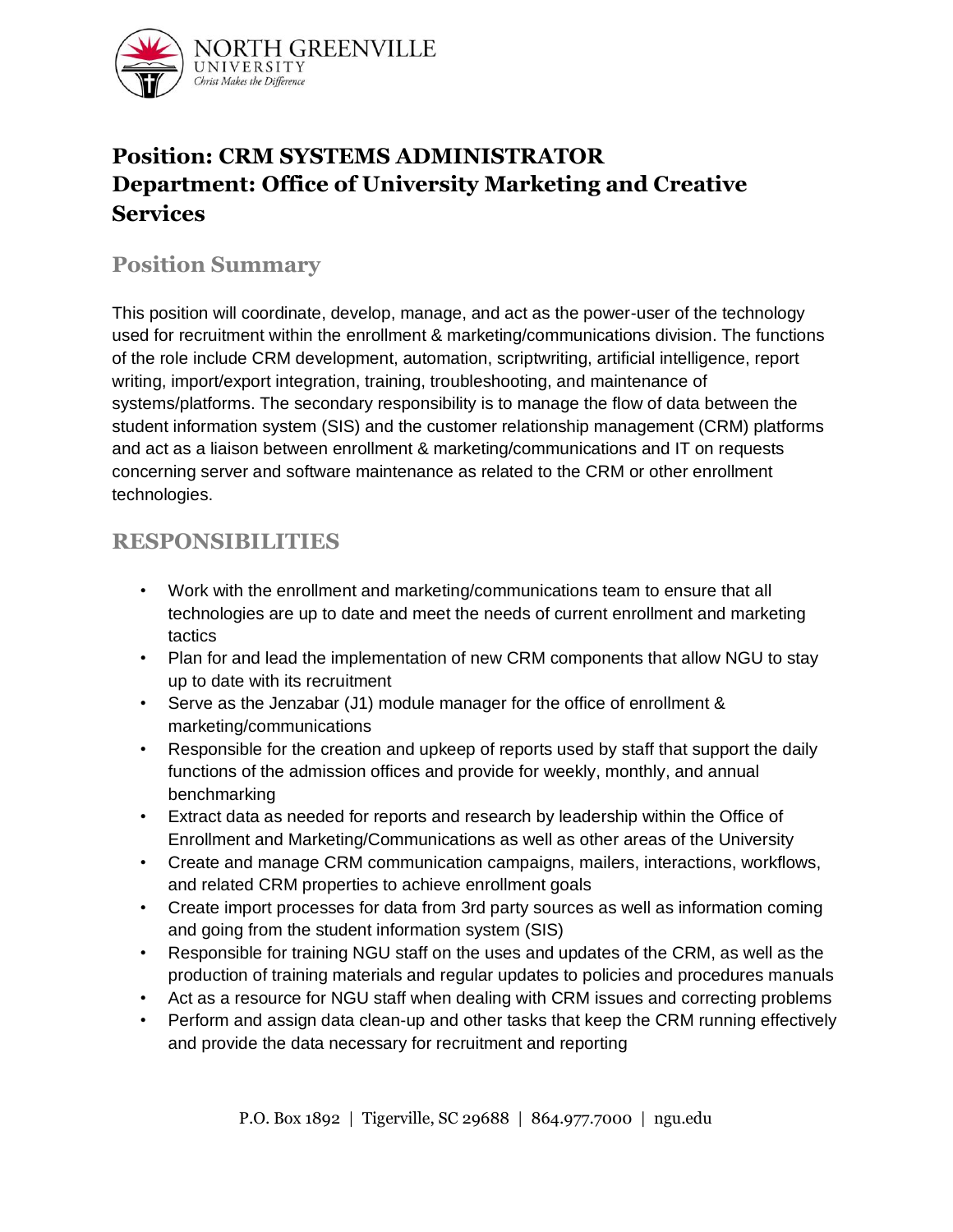

- Must be familiar with all admissions processes to better understand the needs of the SIS concerning reports, communication flows, and historical data
- Collaborate with departmental leaders in decisions on best practices for prospective student data, including reporting practices, logical coding, and storage of information used by the Office of Enrollment and Marketing/Communications and other departments.
- Preside over technology initiatives such as CRM development, automation, scriptwriting, artificial intelligence, report writing, import/export integration, training, troubleshooting, and maintenance of systems/platforms.
- Clearly articulate your choices and understanding of projects when presenting your work to colleagues. Take direction and criticism well, and are willing to work in a collaborative environment, yet take the initiative when working on projects.

# **QUALIFICATIONS**

- BS/BA in Computer Science or Marketing Information Systems (or related field) and/or commensurate experience
- Strong record of achievement as a technology professional
- Demonstrated success building relationships, programs, and services between diverse internal constituencies
- Computer software knowledge (Microsoft Office suite).
- Demonstrate accuracy, attention to detail, logical thinking, and problem-solving skills
- Ability to multi-task, understand workflows, automation, and process documentation for how roles are performed
- Experience in flowcharting and organizing projects or campaigns
- Experience with (Slate) CRM software or CRM software that uses conditional logic.
- Database or SIS experience (preferably Jenzabar J1)
- Experience in scriptwriting (SQL) and report writing
- Marketing, admissions, and recruitment knowledge is preferred
- Willingness to acquire additional technical skillsets to meet the needs of new and expanding strategic initiatives. Exhibit a never-ending desire to learn how things work.
- Support NGU's mission, core values, and commitment to a Christian lifestyle and character in keeping with biblical models.
- Active in a biblically faithful, evangelical church, preferably one affiliated with the Southern Baptist Convention.
- Awareness of and appreciation for the work of the Southern Baptist Convention and Baptist state conventions.

# **PHYSICAL REQUIREMENTS**

- Visual Abilities: Read reports, create documents, and use a computer system.
- Hearing: Hear well enough to communicate with co-workers, vendors, and students.